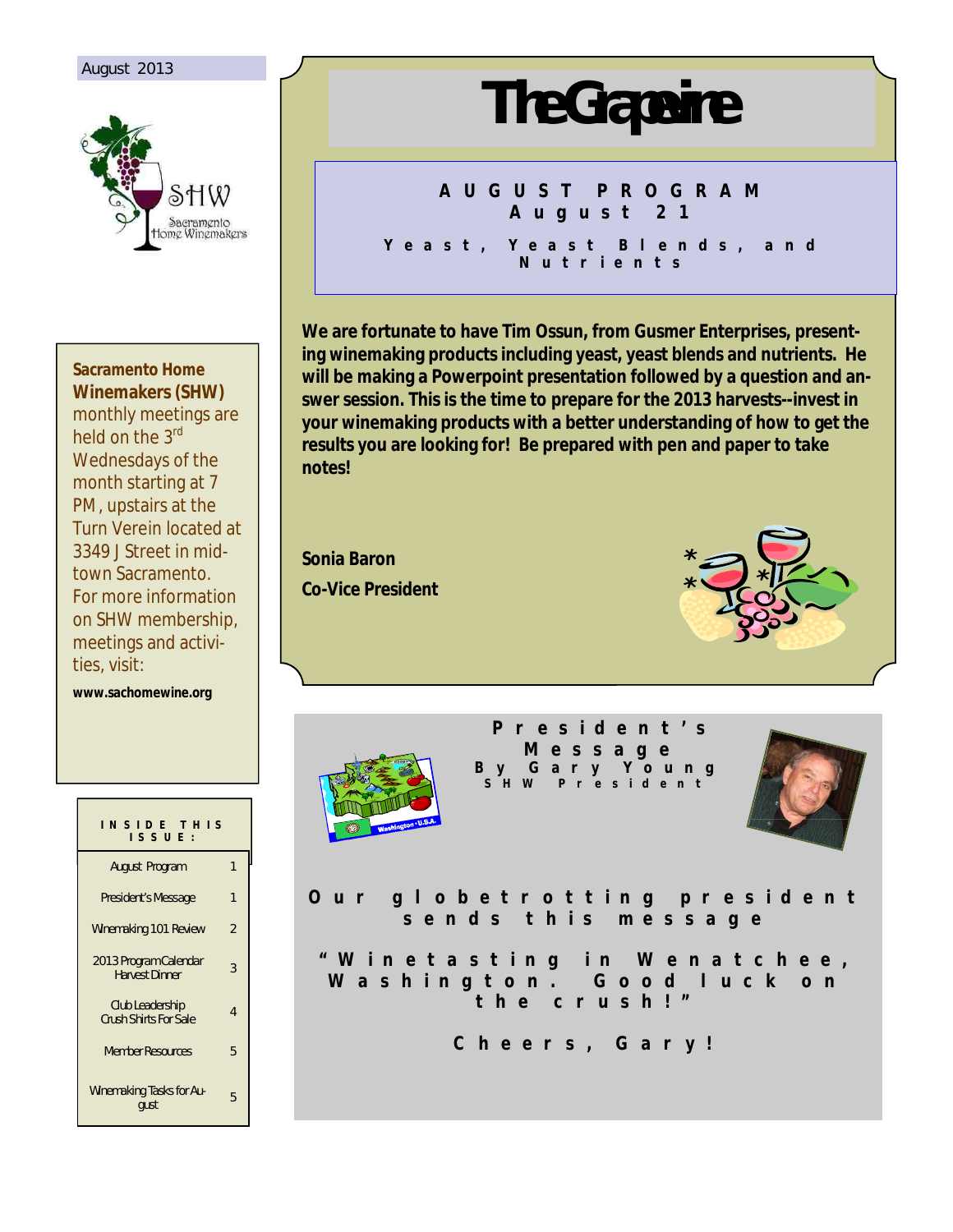# **2 0 1 3 W i n e m a k i n g 1 0 1 A C R U S H I N G S U C C E S S !**

## **Winemaking 101 – August 3, 2013**

**This summer's workshop was a big one as 45 aspiring winemakers converged at the beautiful estate of SHW members Carol Clark and Sonia Baron for Winemaking 101. Most participants were future winemakers, some made wine long ago in their grandfather's basement, and a few showed up just because.**

**The WM 101 crew talked chemistry, supplies, equipment, and best practices. Complementing the experience were equipment demonstrations on the use of care of Club equipment, and a vineyard walk checking out the netted vines. (The birds love the berries as much as Sonia does.)**

**We snacked our way through the day, lunched on grilled burgers and dogs hosted by Sonia and Carol, and tasted numerous wines. Cellar Master Henry Wilkinson brought his 2 versions of 2012 albarino to demonstrate the difference in the wines** *with* **and** *without* **ML conversion. We got to know each other more while enjoying the shade and the easy day.**

**The Club's appreciation to the WM 101 crew for sharing their winemaking knowledge and experience: J.D. Phelps, Judy Pinegar, Bill Staehlin, Donna Bettencourt, J Page, Sonia Baron, Henry Wilkinson, and Gin Yang. Thanks to Steve Barrett, Tom Engel, and Shannon Shackelford for supporting the team.**

**Thanks to the participants and WM 101 crew for bringing a wide variety of snack and wines, and for helping restore the grounds to pre-101 condition.**

**And special thanks to the event's generous hosts, Sonia Baron and Carol Clark!**





**Share your photos of WM 101 on Sacramento Home Winemakers facebook page.**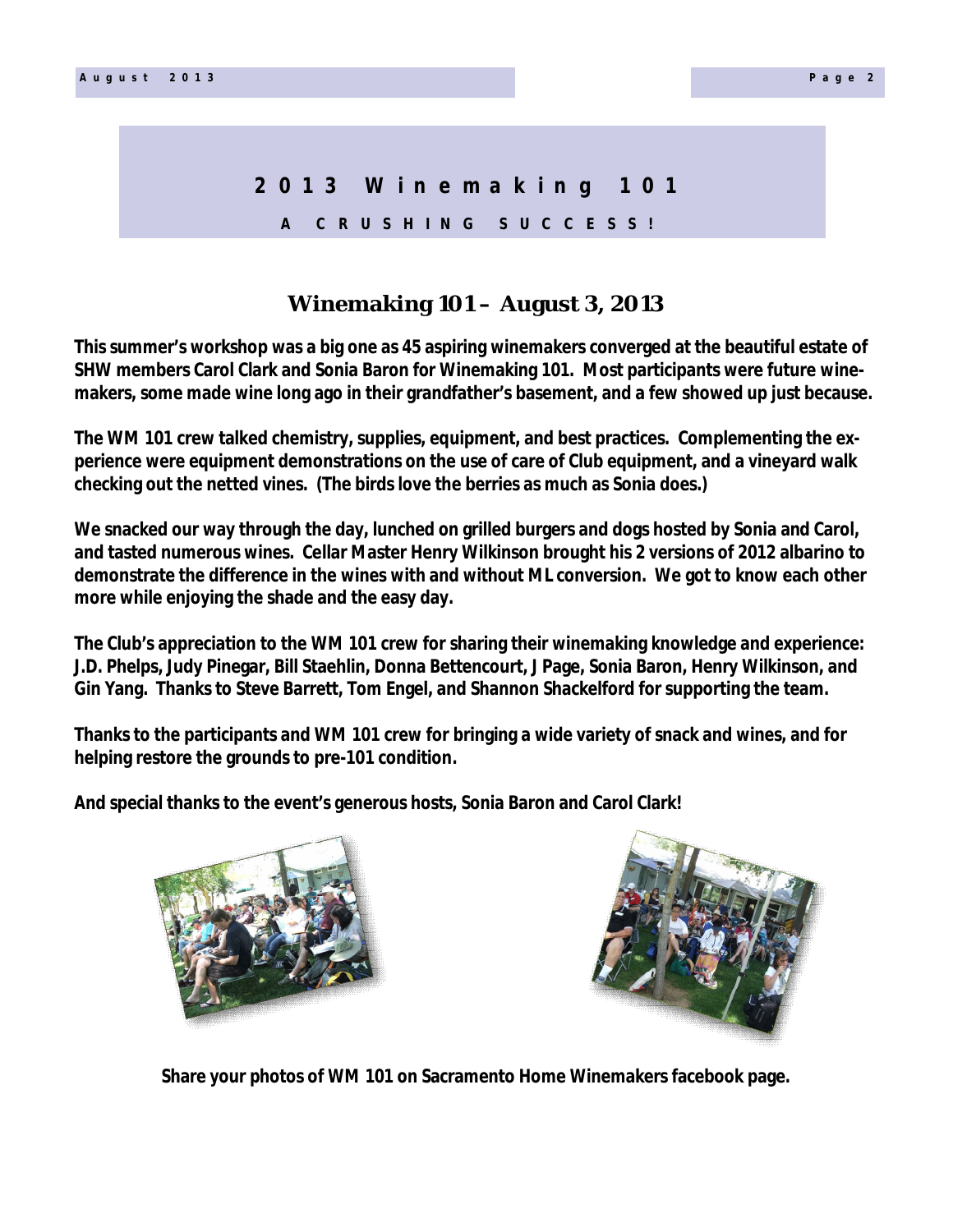**A u g u s t 2 0 1 3 P a g e 3**

#### **S h w h a r v e s t d i n n e r N o v e m b e r 2 , 2 0 1 3**

**SHW members, mark your calendars! November 2nd we will have our annual harvest dinner at Frasinetti's Winery in South Sacramento. A small remnant of what was once a 400 acre vineyard founded in 1897, Frasinetti's is a winery with a wonderful restaurant and bar adjacent to their tasting room opening to us at 5:30. The banquet room at the restaurant opens at 6:30. Dinner will be buffet style and is \$43.50 per person which includes tax and gratuity - check out the attached menu. The cork fee has been waived so please feel free to bring your homemade wines to enjoy and share.**

**The winery/restaurant is located off Florin Rd at:**

**7395 Frasinetti Rd, Sacramento, 9582**

**Please bring your payment to the next monthly meeting and give to Treasure Mike Touchette or mail to the SHW mailbox (PO Box 894, Rancho Cordova, CA 95741) by Oct 16th.** 

**See you then! Sonia J. Baron SHW Co-Vice President**

### **2013 SHW PROGRAM CALENDAR**

**August 21—Tim Osson, Guzmer Enterprises presenting on yeast, yeast nutrients, and filtration techniques**

**September 18—We will have two presenters this evening. John Hyde, Restaurant and Winery Consultant ,will speak on "The Importance of Branding for Success in Making the Transition to the Commerical Market". Barbara Bentley, SHW member, and award winning home winemaker and wine label maker will present on "Designing and Printing Labels for Home Winemakers."**

**October 16— Presentation of gold medal home wines and 2012 Varietal Focus Group presentations**

**November 2—Harvest Dinner, 5:30 pm Frasinetti Winery and Restaurant (See Page 3 for details)**

**November 20th—Annual Meeting and Elections, travelogue, and dessert/sparkling and fruit wine evaluations**

**December 15—Holiday Party, Delta King in Old Sacramento**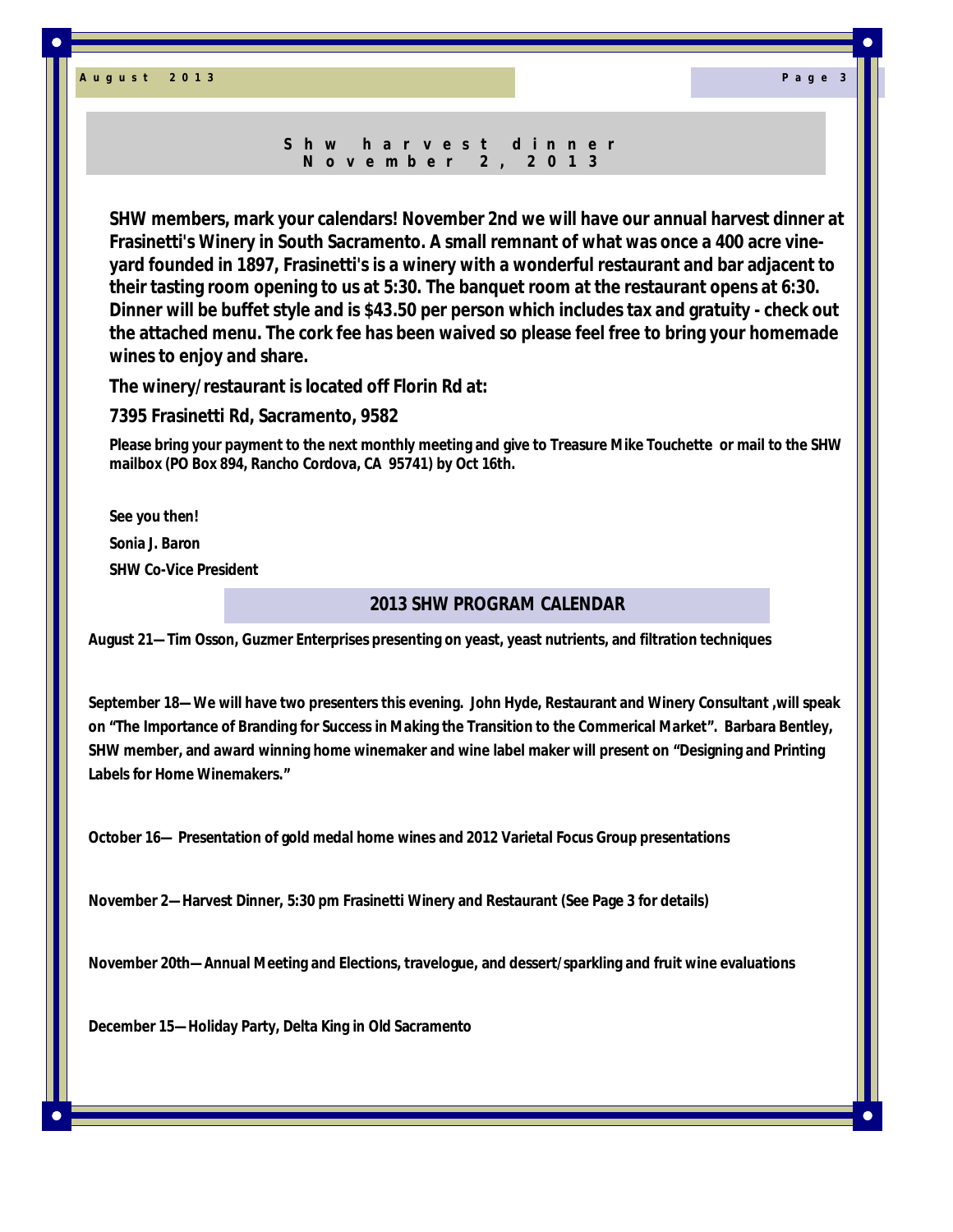# **2013 Crush Shirts for Sale!! Fundraiser**

### **SHOW SUPPORT FOR YOUR LOCAL WINE CLUB !!**

**2013 SHW "crush" t-shirts are now for sale. Show your hobby off and support your club at the same time. Prices are \$20 each and carry the SHW Logo and the byline "2013 Home Winemaker Club of the Year" on the front, and a playful phrase on the back. All sizes are currently available in either the grey shirt with purple lettering, or the purple shirt with white lettering. There is also a women's cut T-shirt in the ever popular pistachio color.**

**EVECUTIVE BOARD** 

**Donna and Fred will be selling them at the August and September club meetings. Don't wait too long to purchase your shirt as they go fast! Wear them during the crush and press and show your true colors during the harvest!**

### **SHW CLUB LEADERSHIP**

**EXECUTIVE BOARD APPOINTEES**

| LALVU IIVL DUAND                                                    | EAEUU I IVE BUARD APPUINTEES                                      |
|---------------------------------------------------------------------|-------------------------------------------------------------------|
| President—Gary Young, gycats@earthlink.net                          | Webmaster/Club Competition Coordinator-Judy Pinegar               |
| Co-Vice Presidents-Sonia Baron,                                     | judypinegar@gmail.com                                             |
| sonibaron@hotmail.com, and John Avila,                              | Newsletter Editor-Donna Bettencourt, bettencourt 1045@softcom.net |
| mail@john-avila.com                                                 |                                                                   |
| Secretary—JD Phelps, jd.phelps@gmail.com                            |                                                                   |
| Treasurer-Mike Touchette, pinotsyrah@yahoocom                       |                                                                   |
| Past President —Donna Bettencourt, betten-<br>court1045@softcom.net |                                                                   |
| Membership Co-Chairs-Gin Yang-Staehlin, ginyang-                    |                                                                   |
| staehlin@yahoo.com, and Fred Millar, fredmil-<br>lar1@gmail.com     | <b>BOARD OF DIRECTORS (Past 5 Presidents)</b>                     |
| Cellarmaster—Henry Wilkinson, hbwilkinson@jps.net                   | <b>Mike Touchette, Chair</b><br><b>Gary Young</b>                 |
| Hospitality—Holly Heggli, galstealth@hotmail.com                    | <b>Fred Millar</b>                                                |
|                                                                     | Lynn Keay                                                         |
|                                                                     | <b>Donna Bettencourt</b>                                          |